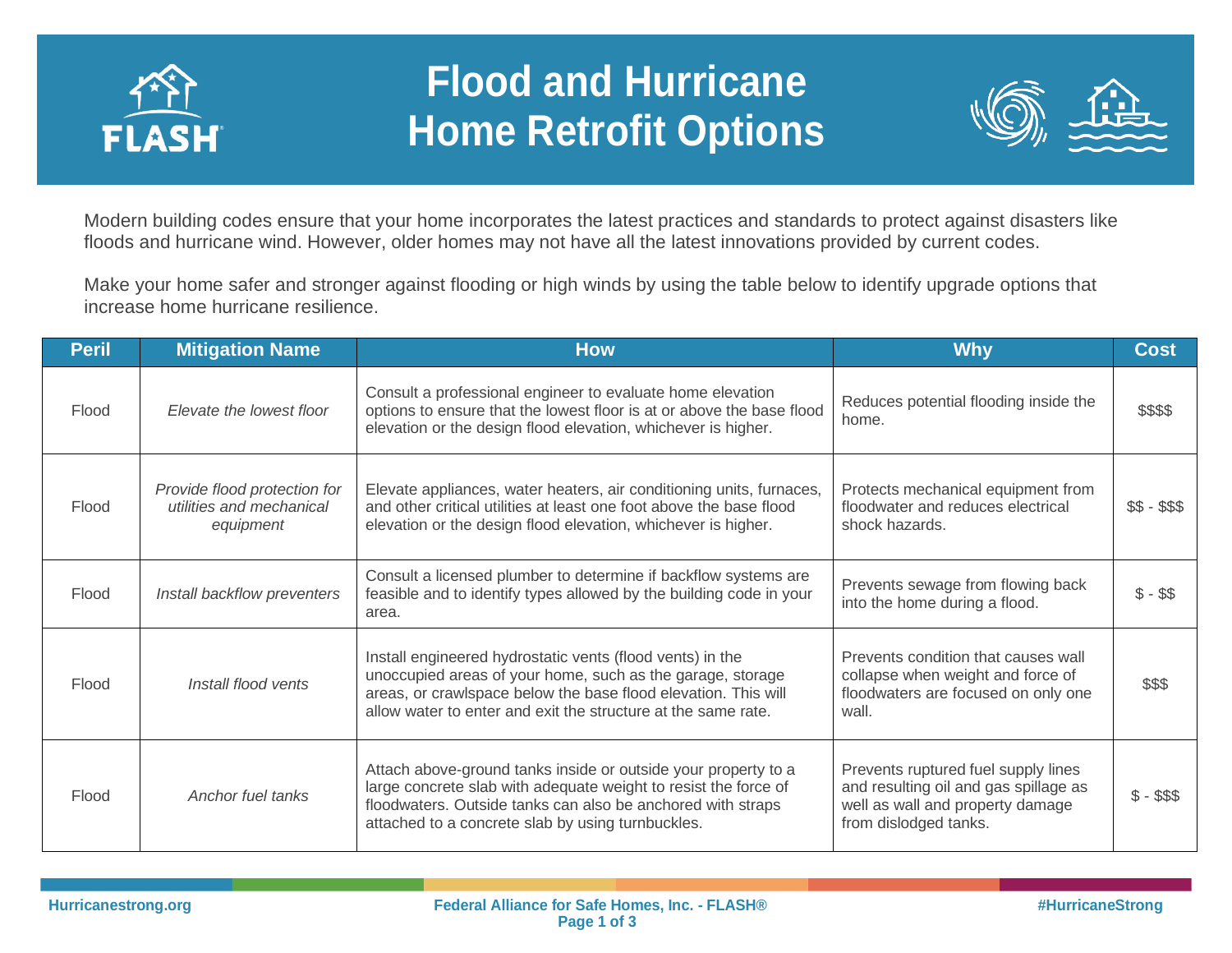

## **Flood and Hurricane Home Retrofit Options**



| <b>Peril</b> | <b>Mitigation Name</b>                          | <b>How</b>                                                                                                                                                                                                                                                                                                                                                                                                                                                                         | <b>Why</b>                                                                                                                                                                                                                                                                                                                      | <b>Cost</b>     |
|--------------|-------------------------------------------------|------------------------------------------------------------------------------------------------------------------------------------------------------------------------------------------------------------------------------------------------------------------------------------------------------------------------------------------------------------------------------------------------------------------------------------------------------------------------------------|---------------------------------------------------------------------------------------------------------------------------------------------------------------------------------------------------------------------------------------------------------------------------------------------------------------------------------|-----------------|
| Flood        | Add a sump pump with<br>backup power            | Install a sump pump with battery backup to protect areas around<br>mechanical equipment and utilities located in the basement. You<br>may need a generator to ensure power is available to operate the<br>pump for an extended period after a flood.                                                                                                                                                                                                                               | Prevents water from collecting in the<br>basement by discharging it to the<br>outdoors.                                                                                                                                                                                                                                         | $$ - $$         |
| Flood        | Improve<br>basement/foundation<br>wall drainage | Improve grading around the house to ensure that water drains away<br>from your home. Add French drains if needed to ensure that water<br>does not collect and stand near basement walls.                                                                                                                                                                                                                                                                                           | Prevents or reduces water intrusion<br>into basements or ponding near or<br>under the house.                                                                                                                                                                                                                                    | $$ - $$ \$\$    |
| Hurricane    | Brace gable-end walls                           | Hire a professional to brace any gable-end walls taller than 4 feet so<br>that loads on the gable-end walls are distributed over multiple roof<br>trusses or rafters, through the ceiling and roof sheathing, to the side<br>walls.                                                                                                                                                                                                                                                | Resists lateral forces on the gable<br>end wall and prevents roof collapse.                                                                                                                                                                                                                                                     | $$5 - $55$      |
| Hurricane    | <b>Brace soffit covers</b>                      | The most common soffit failure cause is inadequate or incorrect<br>attachment or installation. Fix this problem by installing wood<br>backing or supports to use as an attachment point for soffits. If you<br>cannot install wood supports, secure the soffit at 12-inch intervals<br>with adhesives or other methods.                                                                                                                                                            | Keeping soffit covers in place greatly<br>reduces the amount of water blown<br>into the attic resulting in damaged or<br>collapsed ceilings and damage to<br>interior walls and building contents.                                                                                                                              | $$ - $$ \$\$    |
| Hurricane    | Upgrade to wind-<br>resistant roof cover        | Ensure roof coverings are high wind-rated and attached properly<br>regardless of the type (tiles, shingles, or metal).                                                                                                                                                                                                                                                                                                                                                             | Helps prevent roof covering from<br>blowing off during a hurricane which<br>can lead to significant water entry to<br>the attic and collapsing ceilings.                                                                                                                                                                        | \$\$ - \$\$\$\$ |
| Hurricane    | Window and door<br>protection                   | Install pressure and large missile impact rated products such as 1.<br>Permanently-mounted hurricane shutters; 2. Temporary panels<br>made from metal or other materials with permanently installed<br>mounting hardware; or 3. Replacement products to significantly<br>increase protection for windows, entry doors. Garage doors can be<br>replaced, fitted with bracing kits provided by the manufacturer, or<br>braced at mid-point or quarter-points with after-market kits. | Resists windborne debris impacts<br>from flying missiles, tree limbs,<br>roofing, or other building material that<br>break windows, blow doors in, and<br>breach garage doors. Prevents wind-<br>driven rain from entering the home<br>and stops internal pressurization<br>inside the home, which can lead to<br>roof failure. | $$5 - $555$     |